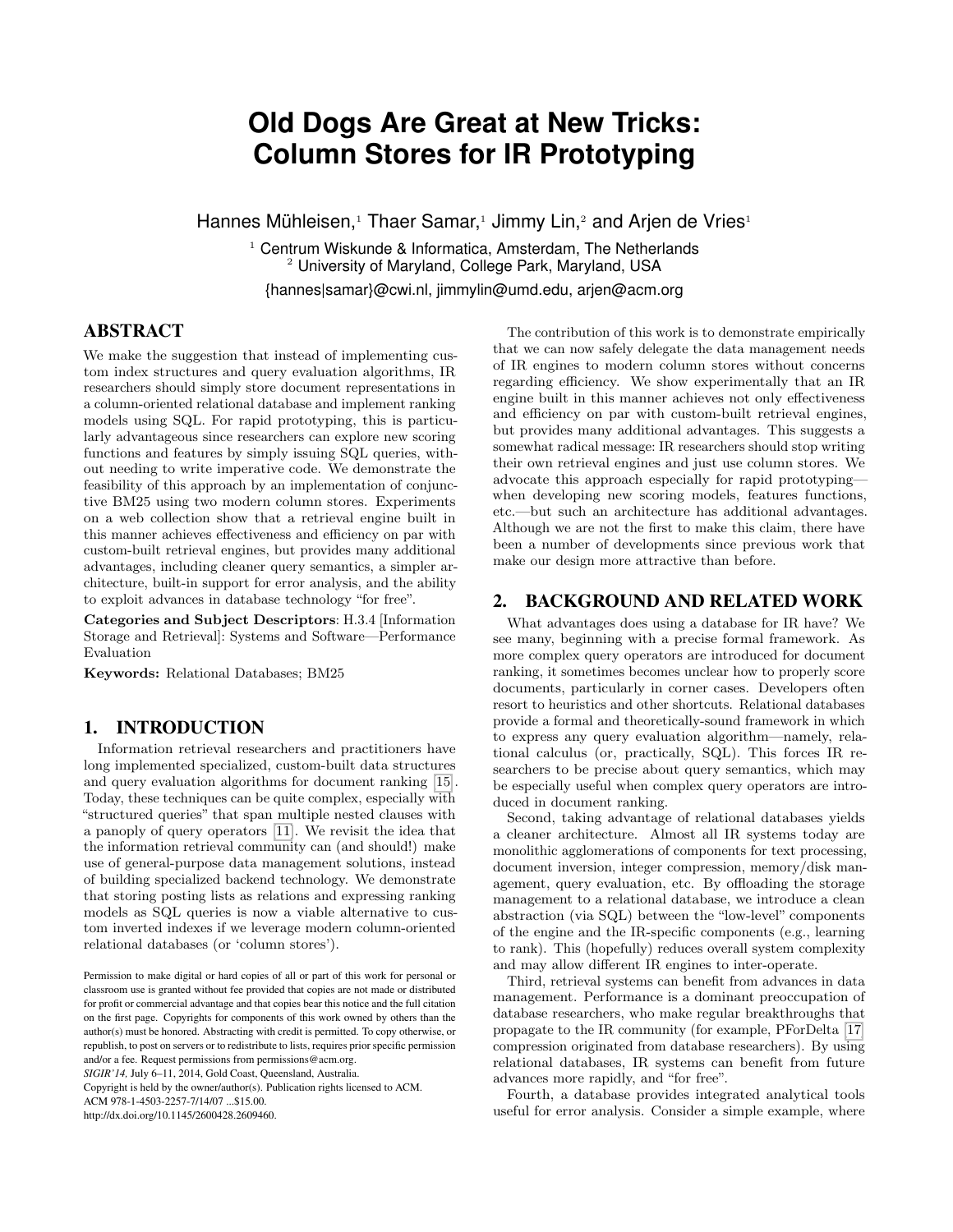we wish to examine whether our scoring model has a length bias. This might be accomplished by examining scatterplots of length vs. retrieval scores. With a database, generating these data can be accomplished with a straightforward join between qrels (easy to store in the database), document representations, and the results set. In contrast, with a custom-built retrieval engine, one would need to write additional code to dump out document lengths from internal data structures and perform the join in an ad hoc fashion. Furthermore, there is a rich ecosystem of external analytical toolkits that are able to interface directly with relational databases, which could also be helpful for IR researchers.

Finally, databases form a flexible rapid prototyping tool. Many IR researchers do not really care about index structures and query evaluation per se—they are merely means to an end, such as assessing the effectiveness of a particular ranking model or feature. In this case, forcing researchers to design data structures and query evaluation algorithms is a burden. Using a relational database, researchers can rapidly experiment by issuing declarative SQL queries without needing to write (error-prone) imperative or object-oriented code.

Since retrieval operates over collections of documents, analytics-optimized (OLAP) relational databases are more appropriate than transaction-optimized (OLTP) databases. There are many similarities between query evaluation in document retrieval and online analytical processing (OLAP) tasks in modern data warehouses. Both frequently involve scans, aggregations, and sorting. Thus, we believe that column-oriented databases, which excel at OLAP queries, are amenable to retrieval tasks. An overview of such databases is beyond the scope of this work, but the basic insight is to decompose relations into columns for storage and processing [\[4\]](#page-3-3). This storage model allows us to mask random access memory latencies and take full advantage of modern hardware. We use two different column stores, MonetDB [\[2,](#page-3-4) [9\]](#page-3-5) and VectorWise [\[16\]](#page-3-6), to illustrate document ranking on a portion of the ClueWeb12 collection.

We are not the first to claim that databases may have something to offer for IR. Examples of early work include [\[13,](#page-3-7) [10,](#page-3-8) [6\]](#page-3-9); key references on runtime efficiency are discussed in a 2005 survey [\[3\]](#page-3-10). Perhaps the first 'real' SQL results for IR queries were presented in [\[7\]](#page-3-11), but at excessively high costs in terms of the hardware required. More viable results were presented in the TREC 2006 terabyte track, but the approach required hand-written query plans [\[8\]](#page-3-12). Follow-up research by the same group allowed the retrieval model to be expressed at the conceptual level [\[5\]](#page-3-13), however, using a rather 'exotic' query language based on array comprehensions. After all these years, we have finally reached the state where database engines can take on IR workloads expressed in standard SQL, without forcing the database admin to resort to low-level tuning. As far as we know, this paper is the first report of experimental work where competitive IR results (in terms of both efficiency and effectiveness) have been obtained using standard relational database technology.

#### 3. SYSTEM ARCHITECTURE

In a custom-built IR engine, a document collection must first be processed (e.g., tokenized) and indexed before retrieval can be performed. In an architecture based on column stores, there are equivalent steps: the collection must be processed and loaded into the database prior to query evaluation. This section provides details on our system architecture.

<span id="page-1-0"></span>

| table: dict |        |                            | table: terms |       |              |     |  |  |
|-------------|--------|----------------------------|--------------|-------|--------------|-----|--|--|
| termid      | term   | df                         |              |       | termid docid | pos |  |  |
| 1           | put    | 1                          |              |       |              | 2   |  |  |
| 2           | robe   |                            |              | 2     |              | 5   |  |  |
| 3           | wizard | $\overline{\phantom{0}}$ 1 |              | 3     |              | 7   |  |  |
|             | hat    |                            |              |       |              |     |  |  |
| table: docs |        |                            |              |       |              |     |  |  |
|             |        |                            | docid name   | — len |              |     |  |  |
|             |        |                            | اعمه         |       |              |     |  |  |

Figure 1: IR data structures in a relational database.

#### 3.1 Document Processing and Loading

We take advantage of the massive scale-out capabilities of Hadoop MapReduce to convert a document collection into a collection of relational tables. Document processing includes tokenization, stemming using the Krovetz stemmer, and stopword removal. The stemmed and filtered terms are mapped to integer ids and stored in a dictionary table. In the main terms table, we store all terms in a document (by term id), along with the position in which they occur. To give a concrete example, consider the document doc1 with the content "I put on my robe and wizard hat". After stopword removal, the relational tables generated from this document are as shown in Figure [1.](#page-1-0) In more detail, these tables are first generated as flat text files using a two-pass approach on Hadoop; the first pass builds the term to term id mapping, and the second pass builds the terms and the docs tables. These flat text files are then bulk loaded into the database.

#### 3.2 Query Evaluation

We implemented Okapi BM25 as an SQL query, but our approach can be easily extended to other ranking functions. Our experiments focused on conjunctive query evaluation, where the document must contain all query terms; previous work [\[1\]](#page-3-14) has shown that this approach yields comparable end-to-end effectiveness to disjunctive query evaluation, but is faster. When scoring documents based on BM25, the only score component that depends on the query is the term frequency  $f(q_i, D)$ . An obvious opportunity for optimization here would be to precalculate the term frequencies for each term/document combination, since the positions of the terms do not influence the ranking score for conjunctive queries. By also sorting the terms table by term id (in effect performing document inversion), the database is able to avoid scanning the entire table and instead use binary search, with greatly improved efficiency. The complete ranking function can be expressed in SQL, shown in Figure [2.](#page-2-0)

We map conjunctive BM25 ranking to SQL in three parts: First, we find the entries in the terms table for the query terms (Lines 1 and 2). In this case, the query terms have ids [1](#page-1-1)0575, 1285, and  $191<sup>1</sup>$  The second step calculates the individual scores for all term/document combinations (Lines 4-13). To express the conjunctivity in the query, we filter this intermediate result to include only combinations with exactly three different term ids. (Lines 9-11). We collect information about document ids and lengths (Line 12) as well as the document frequencies of the terms (Line 13). We calculate the individual BM25 scores for each term/document combination (Lines 5 and 6), sum the results and sort (Lines 14 to 16). With the term frequency precalculation optimization,

<span id="page-1-1"></span><sup>&</sup>lt;sup>1</sup>It would be simple to "join in" the dictionary by term, but the purpose of the shown query is to explain the basic concept.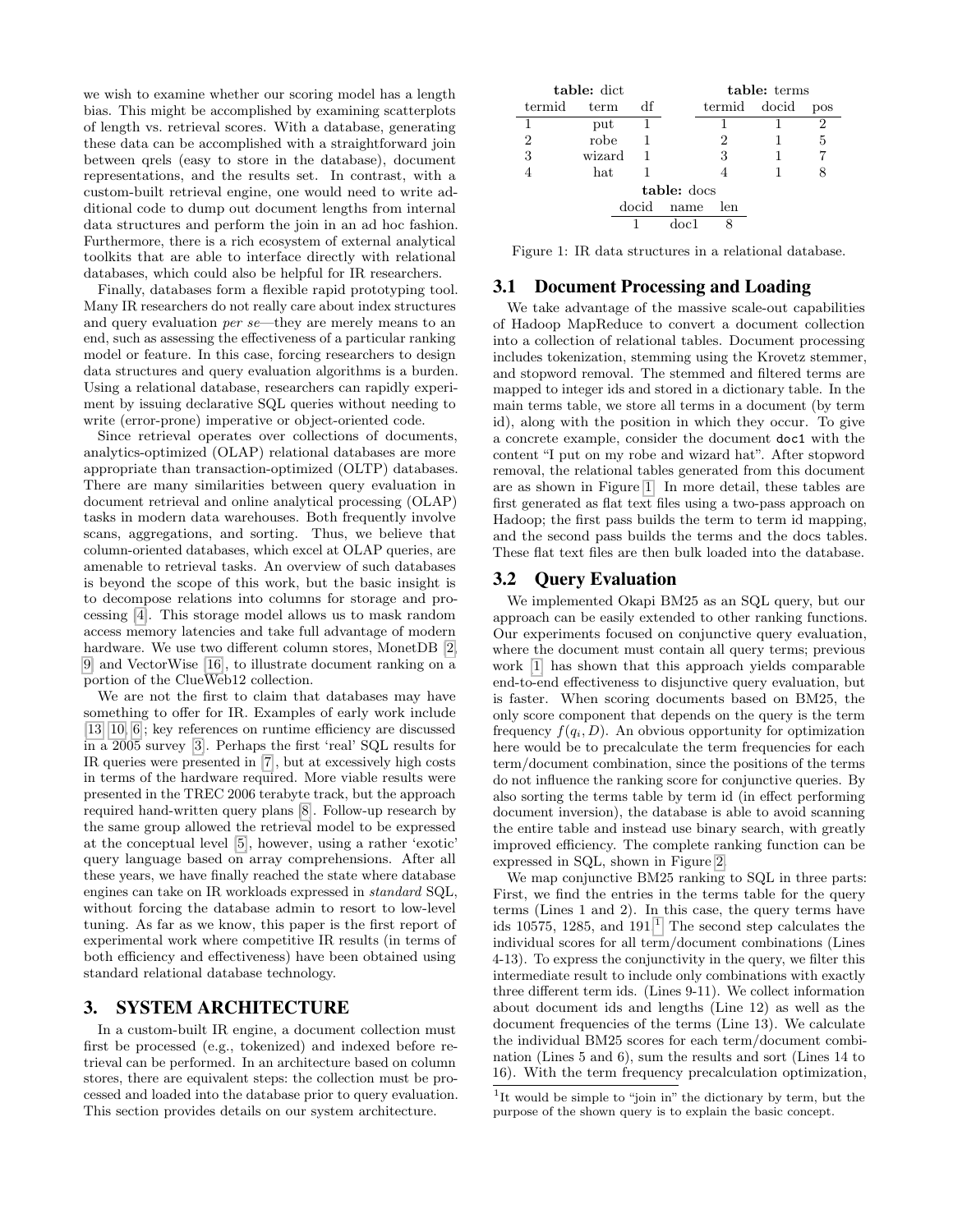- <span id="page-2-0"></span>**WITH** qterms **AS** (**SELECT** termid, docid **FROM** terms 1
- **WHERE** termid **IN (10575, 1285, 191)**), 2
- subscores AS ( 3
- **SELECT** docs.docid, len, term\_tf.termid, 4
- tf, df, (log((**45174549**-df+0.5)/(df+0.5))\* ((tf\*(1.2+1)/(tf+1.2\*(1- 5
- 0.75+0.75\*(len/**513.67**)))))) **AS** subscore 6
- **FROM** (**SELECT** termid, docid, **COUNT**(\*) **AS** tf **FROM** qterms 7
- **GROUP BY** docid, termid) **AS** term\_tf 8
- **JOIN** (**SELECT** docid **FROM** qterms 9
- **GROUP BY** docid **HAVING COUNT**(**DISTINCT** termid) = **3**) 10
- **AS** cdocs **ON** term\_tf.docid=cdocs.docid 11
- **JOIN** docs **ON** term\_tf.docid=docs.docid 12
- **JOIN** dict **ON** term\_tf.termid=dict.termid) 13
- **SELECT** name, score **FROM (SELECT** docid, **sum**(subscore) **AS** score 14
- **FROM** subscores **GROUP BY** docid) **AS** scores **JOIN** docs **ON** 15
- scores.docid=docs.docid **ORDER BY** score **DESC LIMIT 1000**; 16

Figure 2: Conjunctive BM25 in SQL. The numbers printed in bold are the only parts of the SQL query that depend on the document collection and query terms.

the grouping of the qterms CTE (Line 8) would be replaced by a straight selection from the term frequencies table. Note that this approach can be extended to any scoring function that is a sum of matching query terms. Other modifications are straightforward: disjunctive query evaluation can be implemented by replacing the number of matching terms in Line 10. Phrase queries can be performed by arithmetic over term positions and enforcing distance constraints.

#### 4. EXPERIMENTS

The main point of this paper is that relational database technology – in particular, columnar storage – is suitable for rapid prototyping for IR. So far, we have shown how a retrieval model can be implemented without writing any imperative code. In further support of this claim, we present experimental results demonstrating that our approach achieves effectiveness and efficiency on par with custom-built retrieval engines. We compare two different relational backends to three open-source IR engines: the open-source columnar database MonetDB [\[9\]](#page-3-5) (v11.17.13), the commercial database VectorWise [\[16\]](#page-3-6)  $(v3.0.1)$ ; and Lucene  $(v4.3)$ , Indri [\[14\]](#page-3-15)  $(v5.5)$ , and Terrier [\[12\]](#page-3-16) (v3.5). Comparing MonetDB and Vector-Wise, the latter combines columnar storage with lightweight compression and a pipelining execution model, which makes it the current top performer on the well-known TPC-H benchmark for OLAP databases, and especially suited for very large workloads.

Our experiments used the first segment on the first disk of ClueWeb12 (∼45 million documents) with queries 201–250 from the TREC 2013 web track. This setup is realistic, since production search engines usually adopt a partitioned architecture (and we focus on a single partition). The qrels from the TREC topics were filtered to only include documents that are contained in the segment we used. To ensure that all the IR engines work on the same text, we used Hadoop to

<span id="page-2-1"></span>

| System             | MAP             | <b>P5</b>       |
|--------------------|-----------------|-----------------|
| Indri              |                 | $0.246$ $0.304$ |
| MonetDB/VectorWise | $0.225$ $0.276$ |                 |
| Lucene             | $0.216$ $0.265$ |                 |
| Terrier            |                 | $0.215$ $0.272$ |

Table 1: MAP and P5 effectiveness scores.

pre-process the documents in the same manner as in the relational setup: this was accomplished by dumping the processed collection as plain text, turning off stemming/stopword removal in the IR engine, and tokenizing by whitespace. In all cases we retrieved the top 1000 results. All experiments were run on a Linux desktop computer (Fedora 20, Kernel 3.12.10, 64 Bit) with 8 cores (Intel Core i7-2600K, 3.4 GHz) and 16 GB of main memory.

Effectiveness results are shown in Table [1.](#page-2-1) MonetDB and VectorWise produce exactly the same rankings and scores, which is of course to be expected, given that both execute the same SQL queries. However, the effectiveness differences between Indri and Terrier do come as a surprise, since both systems implement BM25—these differences cannot be attributed to tokenization and stopword differences, given the unified document processing step described above.

From these results we draw two conclusions: First, our architecture yields effectiveness that is at least on par with existing custom-built IR engines. Second, these results highlight the advantage of SQL in providing concise yet precise semantics. While we do not claim to have the "correct" BM25 implementation, at the very least our model is concisely specified in a few lines (the SQL query) and thus easy to inspect, not buried in code. Furthermore, different backends produce exactly the same results.

In terms of efficiency, we measured query latency. For each system, queries were run sequentially in isolation. As mentioned previously, pre-calculating the term frequency for conjunctive queries is an obvious optimization in the relational representation, and halves the size of the terms table. In our experiments we examined this optimization independently ("Precalc" vs. "Full"). As an additional optimization, we have placed the MonetDB database on a compressed file system (BTRFS with zlib compression, marked as "C"), since MonetDB does not natively compress data. This reduced the disk footprint of the MonetDB database to 1/3 of the original size. In addition, we consulted with the developers of the Terrier system after observing pathologically slow response times. They made two suggestions: 1) changing the index storage model from on-disk to in-memory, which effectively leads to parts of the index being copied into memory on startup, and 2) changing the retrieval model from term-at-atime (TAAT) to document-at-a-time (DAAT). We did not include the first optimization here, as it makes the cold cache runs pointless (see below). However, the second optimization led to greatly improved performance. For fairness, we report on both the original configuration for Terrier (Orig) as well as on the optimized configuration (DAAT).

Figure [3](#page-3-17) shows the query latency distribution across topics as box plots; the boxes contain the observations between the  $25^{th}$  and  $75^{th}$  percentiles. In addition, the plots are annotated with the median query latency. Since the indexes are stored on a hard disk, we expect disk I/O to have a large impact on performance. To test this, we ran the query set two times in succession. Before the first run, we asked the operating system to empty all caches and restarted the